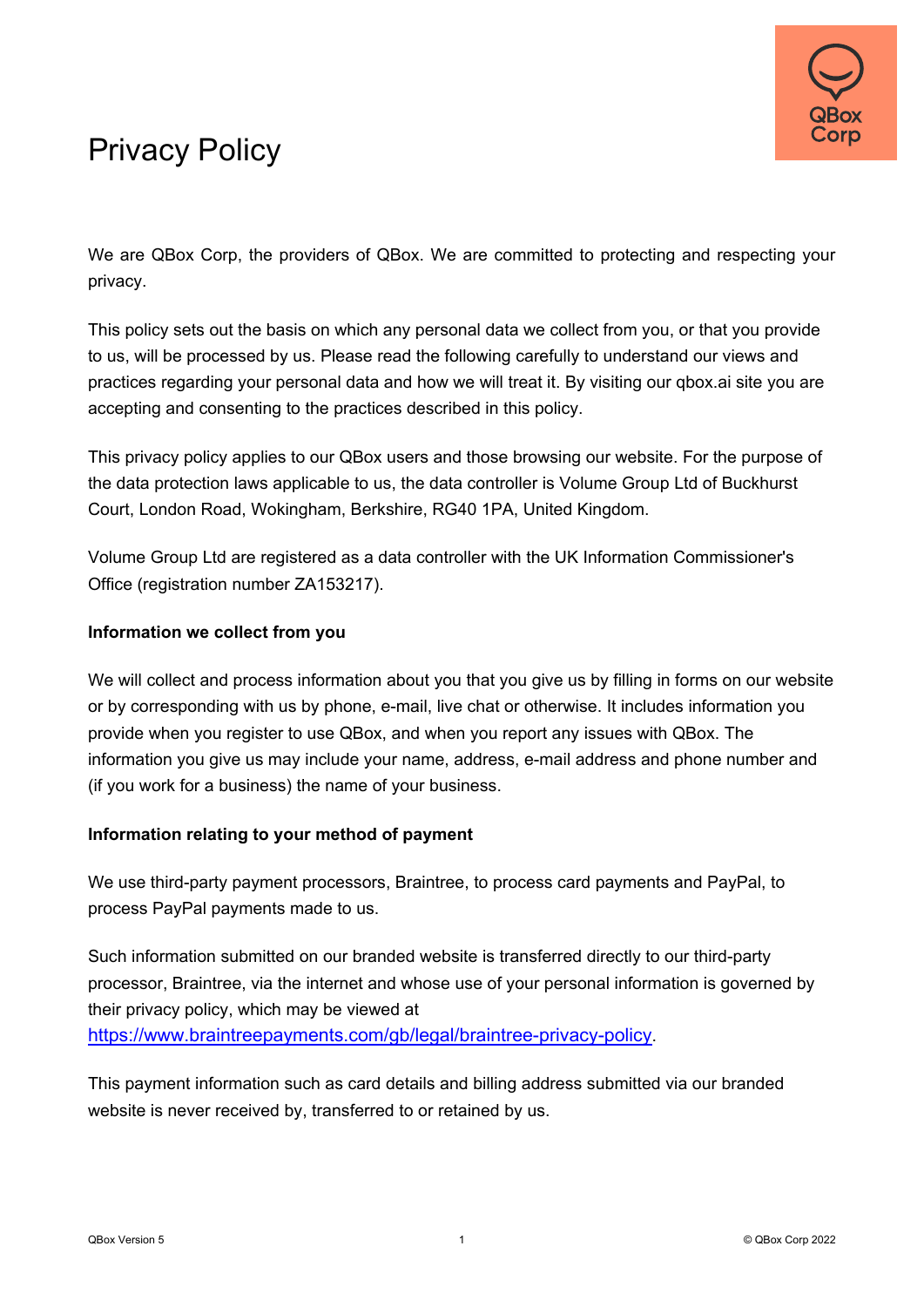

## **Cookies**

Our website uses cookies to distinguish you from other users of our website. This helps us to provide you with a good experience when you browse our website and also allows us to improve it.

You can see the cookies we use in the table below:

| <b>Cookie Name</b>                                                                                    | <b>Purpose</b>        | <b>Expires</b> | <b>Description</b>                                                                                                                                                                                                                                                                                                                                                                                                                                                                                      |
|-------------------------------------------------------------------------------------------------------|-----------------------|----------------|---------------------------------------------------------------------------------------------------------------------------------------------------------------------------------------------------------------------------------------------------------------------------------------------------------------------------------------------------------------------------------------------------------------------------------------------------------------------------------------------------------|
| _Microsoft's ASP.NET                                                                                  | System<br>Cookie      | Session        | Used to generate the web pages before they<br>are delivered to your computer. This may create<br>session cookies that are essential to the<br>operation of the site. No information in these<br>cookies is used by us.                                                                                                                                                                                                                                                                                  |
| ASP.NET_SessionId                                                                                     | System<br>Cookie      | Session        | The session cookie may be set as part of your<br>online experience if using a QBox login, to<br>enable us to identify you. It only exists for the<br>duration of the browsing session and is deleted<br>afterwards.                                                                                                                                                                                                                                                                                     |
| QBox MsAppSource strAccessToken,<br>QBox_MsAppSource_strSubscriptionID,<br>QBox_MsAppSource_strPlanID | System<br>Cookie      | 1 hour         | Used for making it possible to register new<br>users who are redirected to QBox after signing<br>up from the Microsoft AppSource store. They<br>are discarded either after the user finishes<br>registration or 1 hour elapses, whichever is<br>earlier.                                                                                                                                                                                                                                                |
| qboxHideMaintenanceMessage                                                                            | QBox                  | 24 hours       | When the app's scheduled maintenance<br>message displays this is used to remember if<br>you have dismissed the message.                                                                                                                                                                                                                                                                                                                                                                                 |
| YouTube                                                                                               | <b>Third</b><br>Party |                | We embed help videos from our official<br>YouTube channel. YouTube uses cookies to<br>help maintain the integrity of video statistics,<br>prevent fraud and to improve their site<br>experience. If you view a video, YouTube may<br>set cookies on your computer. These cookies<br>are set by YouTube and we have no direct<br>control over their usage. Read more at<br>YouTube's embedding videos information page.<br>For further information from YouTube please<br>read YouTube's privacy policy. |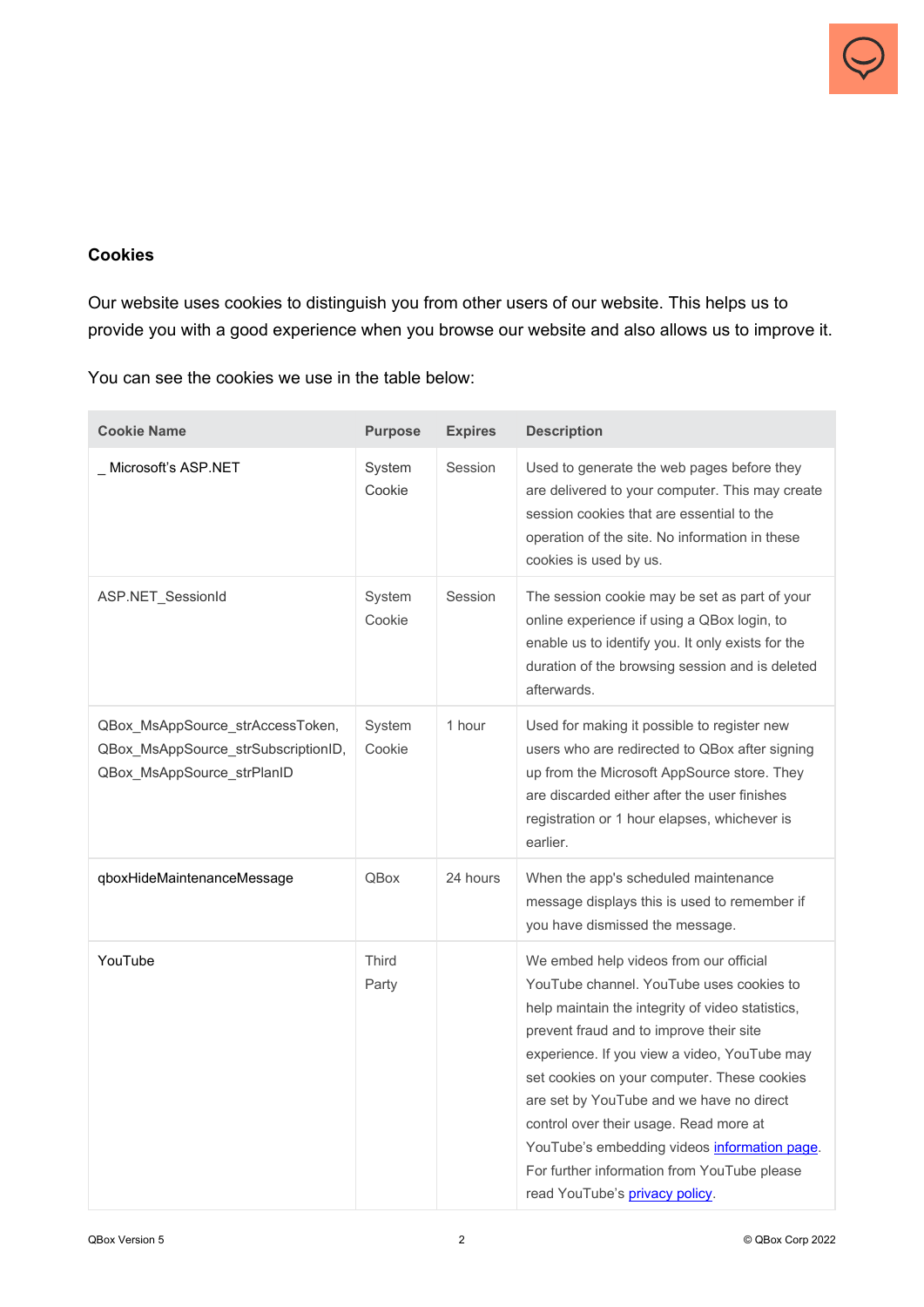| gid, ga, $UA^*$ , gaexp | Google<br>Analytics | 2 years           | This is used within Google Analytics to track<br>user visits and behaviour. |
|-------------------------|---------------------|-------------------|-----------------------------------------------------------------------------|
| hubspotutk              | HubSpot             | 1 year 1<br>month | This is used within HubSpot to track user visits<br>and behaviour.          |
| _ga_landingpagecookie   | System<br>Cookie    | 1 year            | This is used to serve tailored content based on<br>user's search parameters |

By using our website, you are permitting us to collect the information in this table from your device using cookies for the purpose described. Most web browsers allow some control of most cookies through the browser settings. If you do not wish to allow the use of cookies and still wish to browse the website, you can turn off cookies within your browser settings. For information on how to control or delete cookies set by the QBox website, please visit www.allaboutcookies.org.

This website also uses Google Analytics, a web analytics service provided by Google, Inc. ('Google'). Google Analytics uses 'cookies', which are text files placed on your computer, to help the website analyse how you use the site. The information generated by the cookie about your use of the website (including your IP address) will be transmitted to and stored by Google. Google will use this information for the purpose of evaluating your use of the website, compiling reports on website activity for website operators and providing other services relating to website activity and internet usage. Google may also transfer this information to third parties where required to do so by law, or where such third parties process the information on Google's behalf. Google will not associate your IP address with any other data held by Google. By using this website, you consent to the processing of data about you by Google in the manner and for the purposes set out above. You can opt out of Google Analytics here -<https://tools.google.com/dlpage/gaoptout?hl=en>

# **Uses made of the information**

We use information held about you in the following ways:

- to provide you with the QBox service, and any information, products and services that you request from us;
- to provide you with information about other goods and services we offer that are similar to those that you or the business you work for have already used or enquired about;
- to provide you, or permit selected third parties to provide you, with information about goods or services we feel may interest you. If you are an existing user, we will only contact you by electronic means (e-mail or SMS) with information about goods and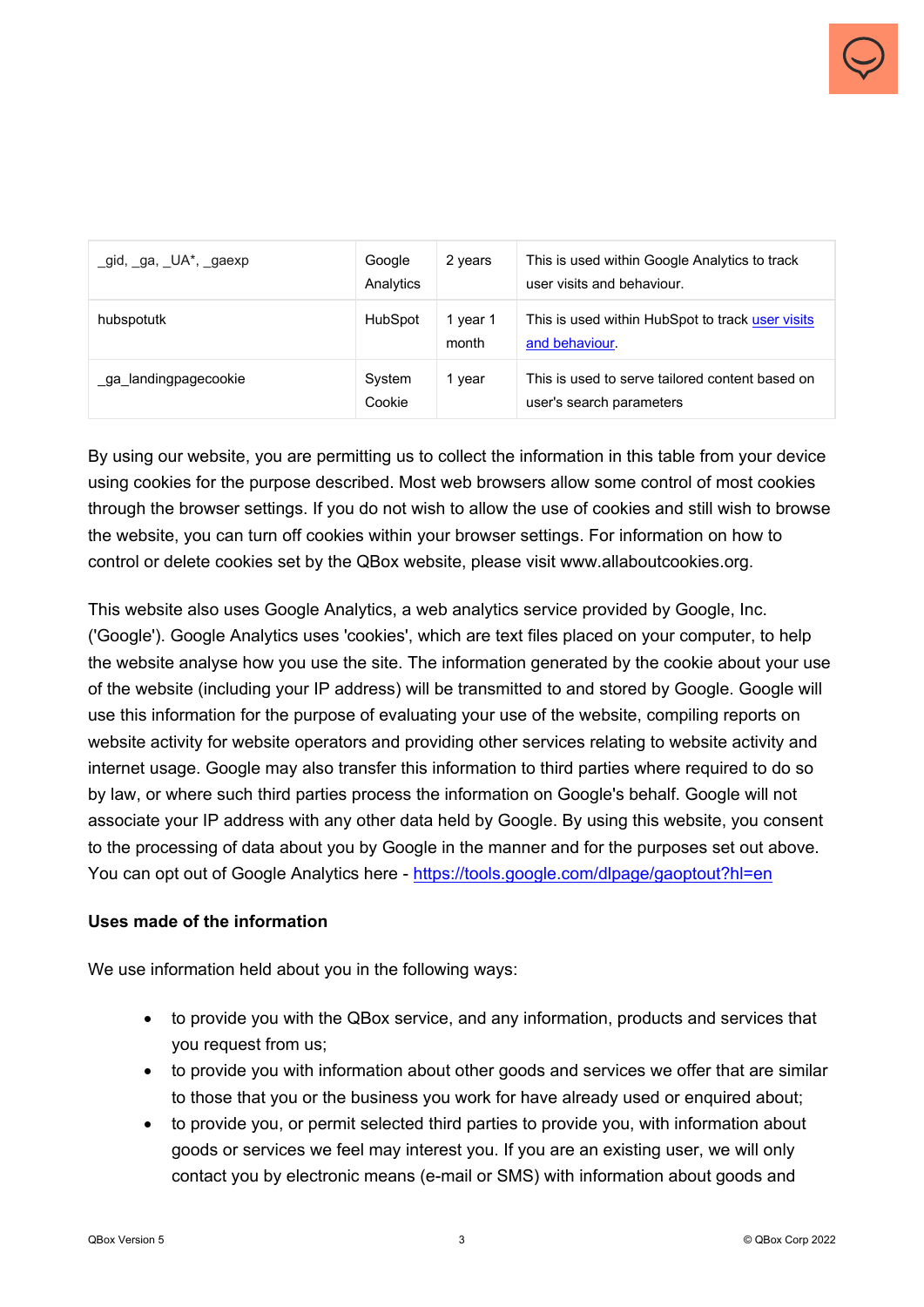

services similar to QBox. Otherwise, we will contact you by electronic means only if you have consented to this.

- to notify you about changes to QBox;
- to ensure that our site is presented in the most effective manner for you and for your computer.
- to administer our site and for internal operations, including troubleshooting, data analysis, testing, research, statistical and survey purposes;
- to improve our site to ensure that content is presented in the most effective manner for you and for your computer;
- to allow you to participate in interactive features of our service, when you choose to do so;
- as part of our efforts to keep our site safe and secure; and
- to make suggestions and recommendations to you and other users of our site about goods or services that may interest you or them.

## **Disclosure of your information**

You agree that we have the right to share your personal information with:

- Any member of our group of companies, which means our subsidiaries, our ultimate holding company and its subsidiaries.
- Our hosting partner, whose servers are in the European Union.
- Google, for the purposes of analytics.
- HubSpot, for the purposes of analytics.
- Braintree, our third-party payment processor, for payment purposes.

We will disclose your personal information to third parties:

- In the event that we sell or buy any business or assets, in which case we will disclose your personal data to the prospective seller or buyer of such business or assets.
- If QBox Corp or substantially all of its assets are acquired by a third party, in which case personal data held by it about its customers will be one of the transferred assets.
- If we are under a duty to disclose or share your personal data in order to comply with any legal obligation, or in order to enforce or apply our terms of service and other agreements; or to protect the rights, property, or safety of QBox Corp, our customers, or others. This includes exchanging information with other companies and organisations for the purposes of fraud protection.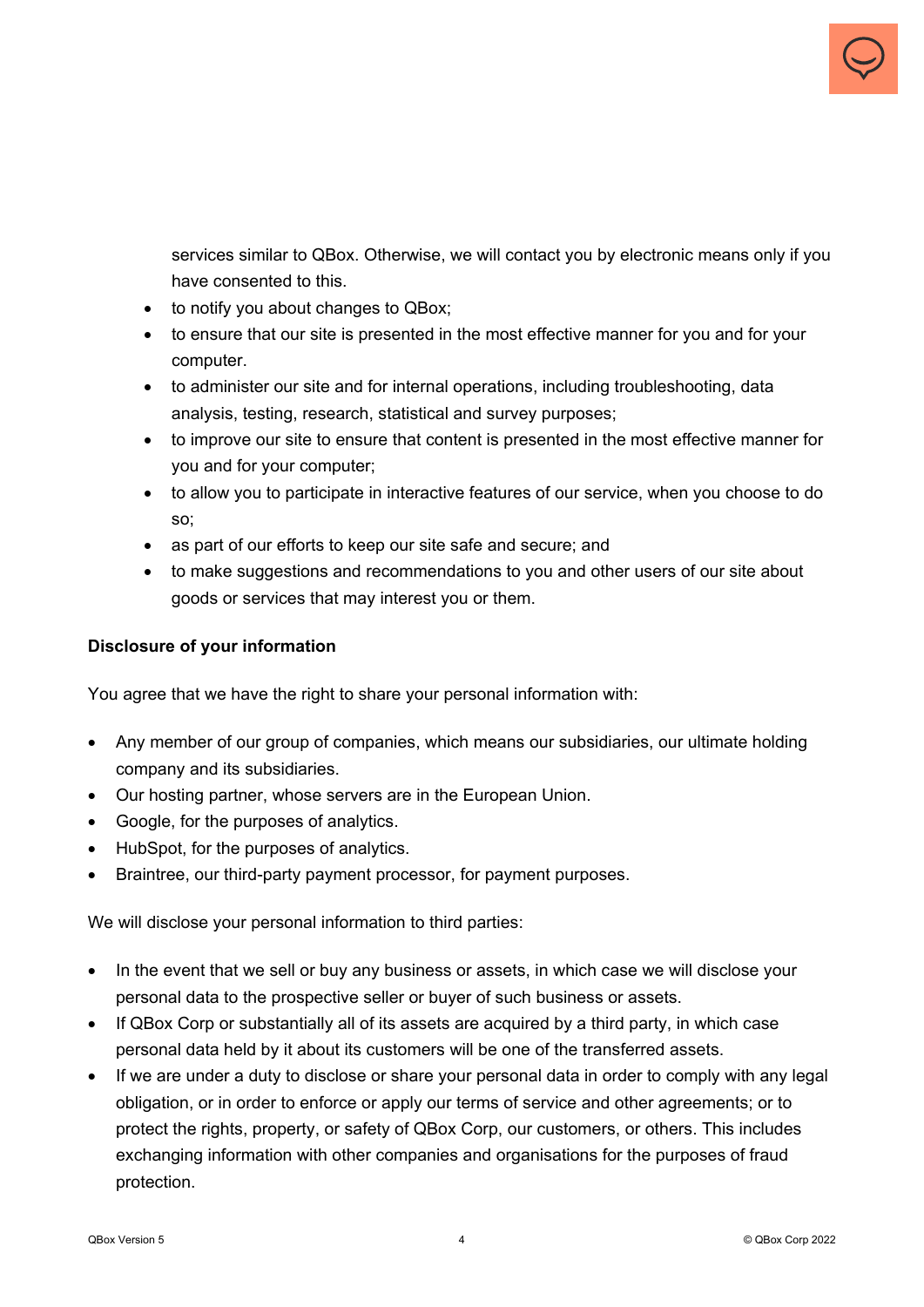

## **Storing your personal data**

All information you provide to us is stored on our hosting partner's secure servers. Where we have given you (or where you have chosen) a password which enables you to access certain parts of our site, you are responsible for keeping this password confidential. We ask you not to share a password with anyone.

Unfortunately, the transmission of information via the internet is not completely secure. Although we will do our best to protect your personal data, we cannot guarantee the security of your data transmitted to our site; any transmission is at your own risk. Once we have received your information, we will use strict procedures and security features to try to prevent unauthorised access.

We hold your information only as long as necessary for each purpose we use it. If decide not to use QBox any more or request that we have no further contact with you, we will keep some basic information in order to avoid sending you unwanted materials in the future and to ensure that we don't accidentally duplicate information.

## **Our Legal basis for using your data**

Our use of your personal data will always have a lawful basis, either because it is necessary for our performance of a contract with you, because you have consented to our use of your personal data (for example, by subscribing to emails), or because it is in our legitimate interests.

In general terms, "Legitimate Interests" means we can process your personal information if:

- we have a genuine and legitimate reason; and
- we are not harming any of your rights and interests.

## **Your rights**

You have the right to ask us not to process your personal data for marketing purposes. We will usually inform you (before collecting your data) if we intend to use your data for such purposes or if we intend to disclose your information to any third party for such purposes. You can exercise your right to prevent such processing by checking certain boxes on the forms we use to collect your data. You can also exercise the right at any time by contacting us at hello@qbox.ai.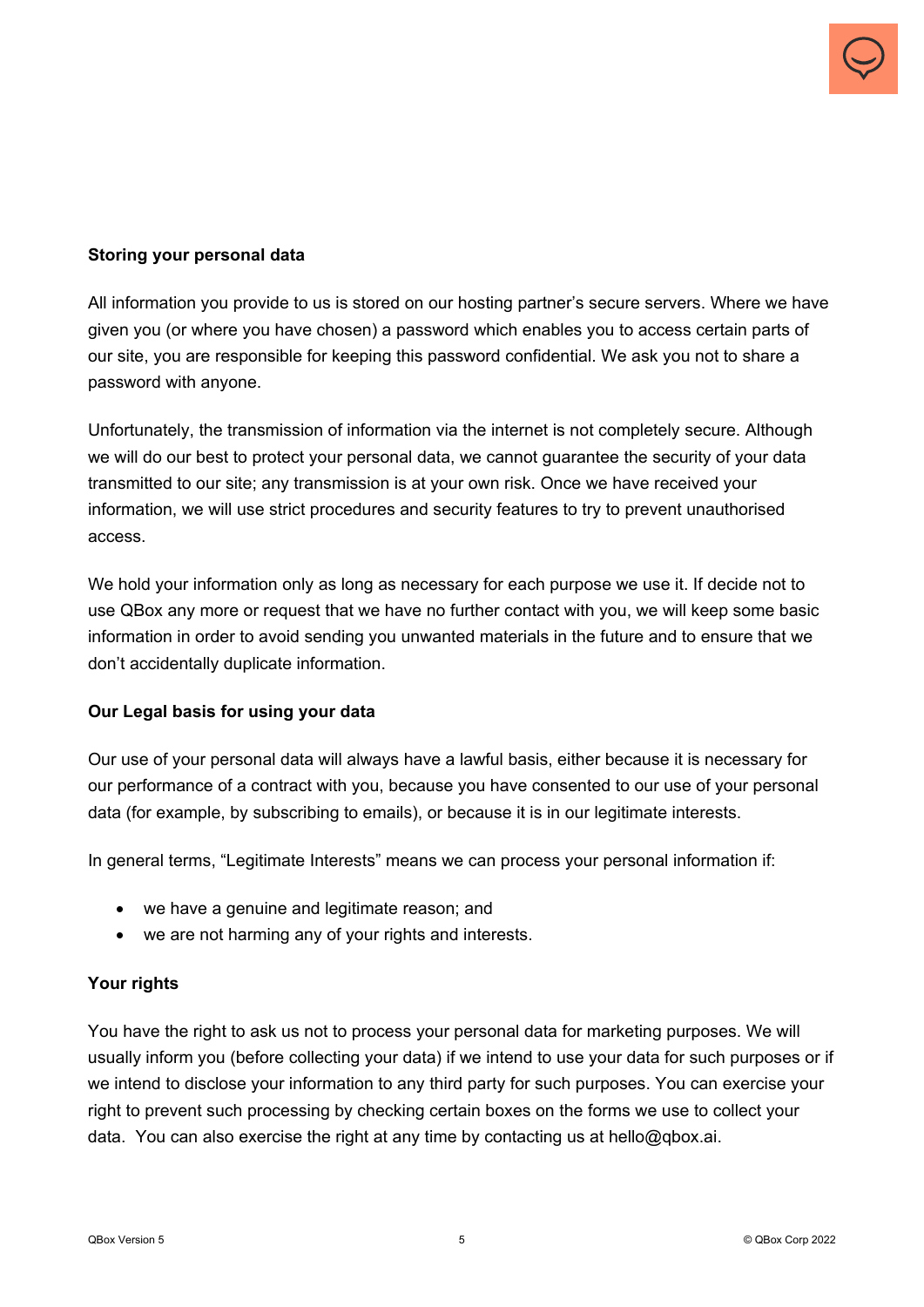

Our site may, from time to time, contain links to and from the websites of our partner networks, advertisers and affiliates. If you follow a link to any of these websites, please note that these websites have their own privacy policies and that we do not accept any responsibility or liability for these policies. Please check these policies before you submit any personal data to these websites.

As a data subject, you have the following rights under the GDPR, which this policy and our use of personal data have been designed to uphold:

- the right to be informed about our collection and use of personal data;
- the right of access to the personal data we hold about you (see below);
- the right to rectification if any personal data we hold about you is inaccurate or incomplete (please contact us using the details at the end of this policy);
- the right to be forgotten (meaning the right to ask us to delete any personal data we hold about you). We only hold your personal data for a limited time, as explained below but if you would like us to delete it sooner, please contact us using the details set out at the end of this policy;
- the right to restrict (i.e. prevent) the processing of your personal data;
- the right to data portability (obtaining a copy of your personal data to re-use with another service or organisation);
- the right to object to us using your personal data for particular purposes; and
- rights with respect to automated decision making and profiling.

These rights can be exercised in accordance with applicable data protection laws. To exercise your rights, please use the contact details at the top of this policy.

If you make a complaint to us and think we have not dealt with it to your satisfaction, you may send your complaint to the Information Commissioner for investigation. For more information on the Information Commissioner, and how to make a complaint, please visit their website at www.ico.org.uk.

## **Changes to our privacy policy**

Any changes we make to our privacy policy in the future will be posted on this page and, where appropriate, notified to you by e-mail. Please check back frequently to see any updates or changes to our privacy policy.